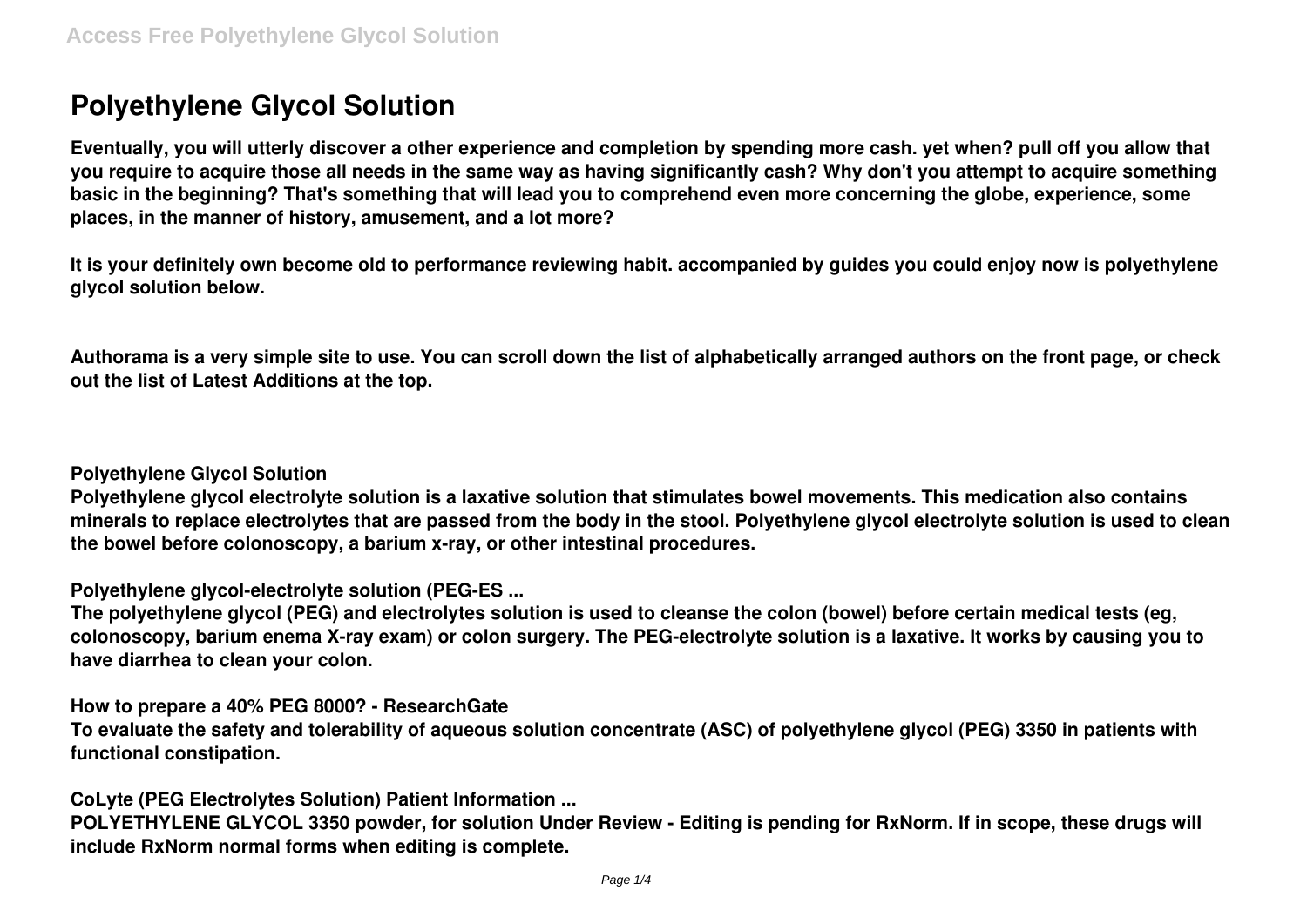#### **The Safe Disposal of Propylene Glycol | It Still Runs**

**Production. Polyethylene oxide, or high-molecular weight polyethylene glycol, is synthesized by suspension polymerization. It is necessary to hold the growing polymer chain in solution in the course of the polycondensation process. The reaction is catalyzed by magnesium-, aluminium-, or calcium-organoelement compounds.**

#### **Polyethylene glycol - Wikipedia**

**All Answers ( 4) For a 40% w/v solution, dissolve 40g of PEG 8000 in water or buffer and adjust the volume to 100 mL. For a 40% w/w solution, mix 40g PEG 8000 with 60g water or buffer until you have a solution. Usually in crystallization the % (w/v) annotation is used so that would be 20 g dissolved to an end volume of 50 ml.**

**Safety of polyethylene glycol 3350 solution in chronic ...**

**Polyethylene glycol electrolyte solution is a laxative solution that stimulates bowel movements. This medication also contains minerals to replace electrolytes that are passed from the body in the stool. Polyethylene glycol electrolyte solution is used to clean the bowel before colonoscopy, a barium x-ray, or other intestinal procedures.**

**Polyethylene Glycol - FDA prescribing information, side ...**

**Good Sense ClearLax, polyethylene Glycol 3350 Powder for solution, relieves occasional constipation (irregularity), softens stool. 30 Once daily doses. Generally produces a bowel movement in 1 to 3 days. Compare to the active ingredient of MiraLAX. See images above for full product labeling.**

**Polyethylene Glycol 3350 Oral : Uses, Side Effects ...**

**Polyethylene glycol 3350 (Miralax, Glycolax) is a drug used to treat occasional constipation and for bowel preparation prior to procedures. Side effects, drug interactions, dosing, storage, and pregnancy and breastfeeding information should be reviewed prior to using this medications. Multimedia: Slideshows, Images & Quizzes**

**Polyethylene Glycol 3350 With Electrolytes - Side Effects ...**

**Polyethylene Glycol 3350 17 Gram/Dose Oral Powder. This medication is used to treat occasional constipation. It works by holding water in the stool to soften the stool and increases the number of bowel movements. It is known as an osmotic-type laxative. This medication is also available without a prescription.**

**Amazon.com: GoodSense ClearLax, Polyethylene Glycol 3350 ...**

**Find patient medical information for Peg 400-Propylene Glycol Ophthalmic (Eye) on WebMD including its uses, side effects and safety, interactions, pictures, warnings and user ratings.** Page 2/4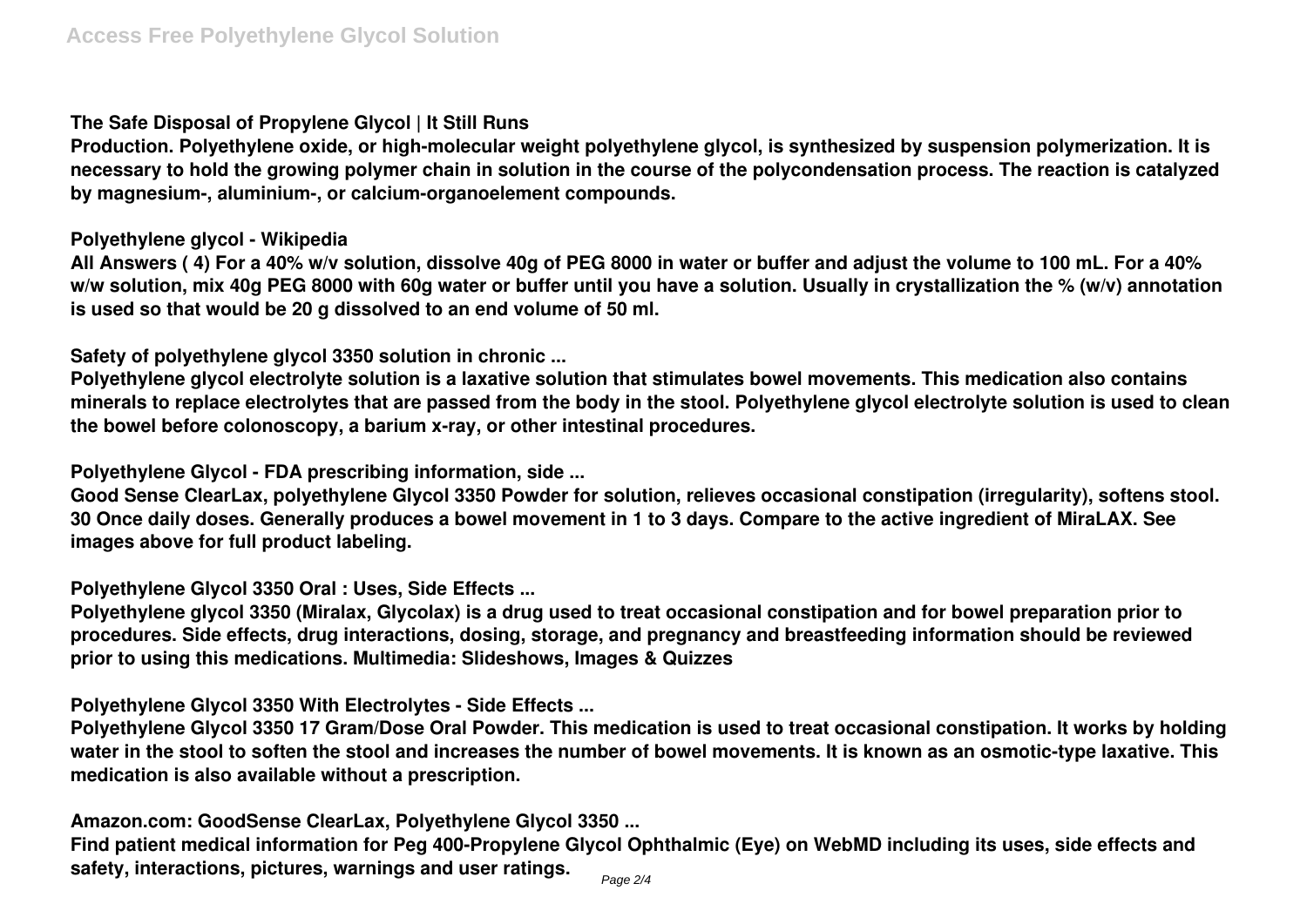## **DailyMed - POLYETHYLENE GLYCOL 3350 powder, for solution**

**Polyethylene Glycol (PEG) Selection Guide. Poly(ethylene glycol) (PEG) is a synthetic, hydrophilic, biocompatible polymer with widespread use in biomedical and other applications. PEGs are synthesized using a ring-opening polymerization of et...**

**Poly(ethylene glycol) (PEG) and PEG Solutions - Essential ...**

**Propylene glycol is used as a less environmentally-toxic antifreeze. It is not harmless; it is just less toxic than ethylene glycol used in most antifreeze. Finding a safe disposal method for propylene glycol can present a difficult task. The best solution is to reuse it, if possible. If this is not possible, then ...**

**polyethylene glycol (Miralax, Glycolax): Laxative Side ...**

**Polyethylene glycol solution BioUltra, for molecular biology, 1,000, ~50% in H 2 O BioUltra, Molecular Biology Reagent pricing**

**Polyethylene glycol solution 40 % (w/w) in H2O, average ...**

**To make sure polyethylene glycol electrolyte solution is safe for you, tell your doctor if you have: heart disease; trouble swallowing; nausea or vomiting; a stomach disorder such as gastroesophageal reflux disease (GERD) or slow digestion; kidney disease; a history of seizures; low levels of ...**

### **DailyMed - POLYETHYLENE GLYCOL 3350 powder, for solution**

**Polyethylene Glycol 3350, USP Powder for Oral Solution softens the stool and increases the frequency of bowel movements by retaining water in the stool. It should always be taken by mouth after being dissolved in 4-8 ounces of water, juice, soda, coffee, or tea.**

**Polyethylene glycol electrolyte solution Uses, Side ...**

**Polyethylene glycol-electrolyte solution (PEG-ES) comes as a powder to mix with water and take by mouth. Certain PEG-ES products may also be given through a nasogastric tube (NG tube; a tube that is used to carry liquid nutrition and medication through the nose to the stomach for people who cannot eat enough food by mouth).**

**Polyethylene Glycol 3350 And Electrolytes (Oral Route ...**

**Polyethylene Glycol 3350. Powder for Solution. Osmotic Laxative. Relieves Occasional Constipation/Irregularity. Softens Stool. Unflavored Powder. Grit Free. NET WT 8.3 OZ (238 g) 14 Once-Daily Doses**